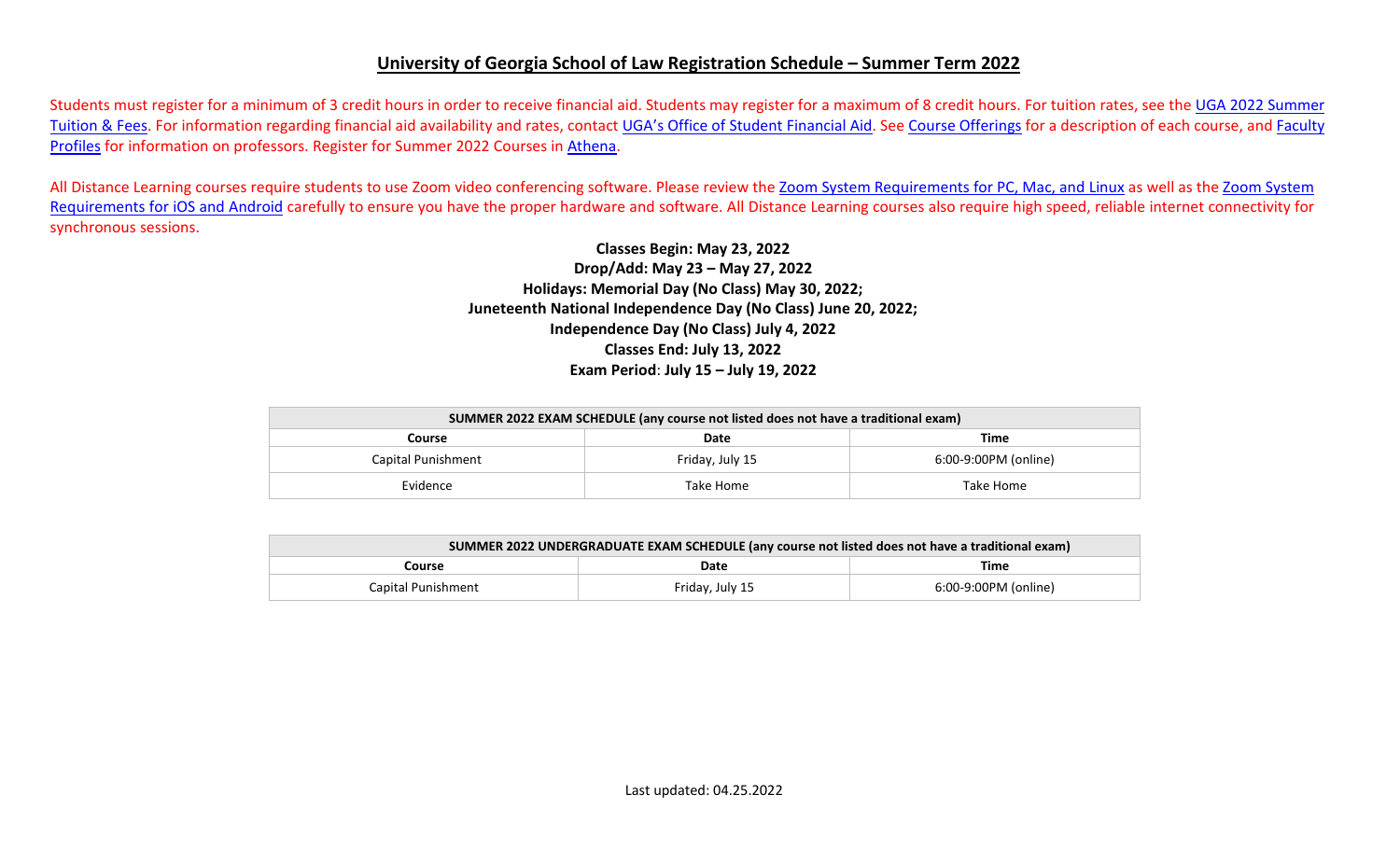| <b>JURI</b> | <b>CRN</b>  | <b>Course</b>                   | <b>Instructor</b> | <b>Hrs</b>     | <b>Seats</b> | <b>Start</b> | End     | <b>Location</b> | Day         | <b>Notes</b>                                                                                                                                                                                                                                    |
|-------------|-------------|---------------------------------|-------------------|----------------|--------------|--------------|---------|-----------------|-------------|-------------------------------------------------------------------------------------------------------------------------------------------------------------------------------------------------------------------------------------------------|
| 4157S       | 67342       | Appellate Litigation Clinic     | T. Burch          | $\overline{2}$ | 5            | ≠            | $\neq$  | ≠               | $\neq$      | Permission of professor. Meets the Practical Skills requirement.                                                                                                                                                                                |
| 5310S       | 62018       | Capital Assistance Project      | Nesset            | $\overline{2}$ | 5            | $\neq$       | $\neq$  | $\neq$          | $\neq$      | Permission of professor. Meets the Practical Skills requirement.                                                                                                                                                                                |
| 5840E       | 62020       | Capital Punishment              | Nesset            | 3              | 10           | 7:30 PM      | 9:00 PM | Online          | MW          | This course will meet online at the assigned times. Students will be<br>required to download and review an average of two additional hours<br>of class instructional sessions each week.                                                        |
| 5968S/5969S | 67382/67383 | Corporate Counsel Externship    | Lowry             | $2$ to $4$     |              | $\neq$       | $\neq$  | $\neq$          | $\neq$      | Permission of professor. Must register for both CRNs; hours should<br>be divided equally. Meets the Practical Skills requirement.                                                                                                               |
| 5170E       | 62011       | Criminal Defense Practicum I    | Taxel             | 3              | 12           | 1:00 PM      | 4:30 PM | Online          | W           | This course has a mandatory orientation. Meets the Practical Skills<br>requirement.                                                                                                                                                             |
| 4500E/4501S | 69154/63806 | Criminal Defense Practicum II   | Taxel             | $4$ to $6$     | 12           | 1:00 PM      | 4:30 PM | Online          |             | Prerequisite: Criminal Defense Practicum I. Must register for both<br>CRNs; hours should be divided equally. Meets the Practical Skills<br>requirement.                                                                                         |
| 5850E       | 65598       | Document Drafting:<br>Contracts | Conner            | 3              | 20           | 6:30 PM      | 7:45 PM | Online          | MTWR        | Meets 2L Drafting requirement OR Practical Skills requirement. Some<br>sessions will be available for students to download in advance and<br>review on their own time; class will not meet on days when this option<br>has been made available. |
| 5455E       | 62019       | Document Drafting: Litigation   | Trimble           | 3              | 20           | 6:30 PM      | 7:45 PM | Online          | <b>TWRF</b> | Meets 2L Drafting requirement OR Practical Skills requirement.<br>Some sessions will be available for students to download in<br>advance and review on their own time; class will not meet on<br>days when this option has been made available. |
| 4250E       | 65511       | Evidence                        | Scherr            | 3              | 60           | 6:00 PM      | 8:00 PM | Online          | <b>MR</b>   | 2 video-conference class sessions per week, with associated reading,<br>audio lectures, and regular ungraded quizzes. Take-home exam.                                                                                                           |
| 5576E       | 67343       | Media Law                       | Peters            | $\overline{3}$ | 20           | 7:00 PM      | 9:30 PM | Online          |             | The course will meet online at the assigned time. 2.5 hours of<br>asynchronous material will be assigned each week. For additional<br>information, please see https://www.law.uga.edu/courses/media-<br>law-online                              |
| 5975E       | 67444       | Mediation                       | McNiff            | 3              | 12           | 6:30 PM      | 9:00 PM | Online          | <b>TR</b>   | Meets the Practical Skills requirement.                                                                                                                                                                                                         |
| 5965E/5966S | 62025/65725 | Summer Externship               | Grant             | $2$ to $4$     | 20           | $\neq$       | $\neq$  | $\neq$          | ≠           | Permission of professor. Must register for both CRNs; hours should be<br>divided equally. Meets the Practical Skills requirement.                                                                                                               |
| 5965E/5966S | 62031/65727 | Summer Externship               | Redmon            | $2$ to $4$     | 20           | $\neq$       | $\neq$  | $\neq$          | $\neq$      | Permission of professor. Must register for both CRNs; hours should be<br>divided equally. Meets the Practical Skills requirement.                                                                                                               |
| 5977S/5978S | 65796/62259 | Veterans Legal Services Clinic  | Scherr            | $4$ to $6$     | 10           | 4:30 PM      | 6:20 PM | Online          | W           | Permission of professor. Must register for both CRNs; hours should<br>be divided equally. Meets the Practical Skills requirement.                                                                                                               |

≠ - Meetings will be arranged between the professor and student(s) based on mutually agreeable times/days. Contact the instructor directly for more information.